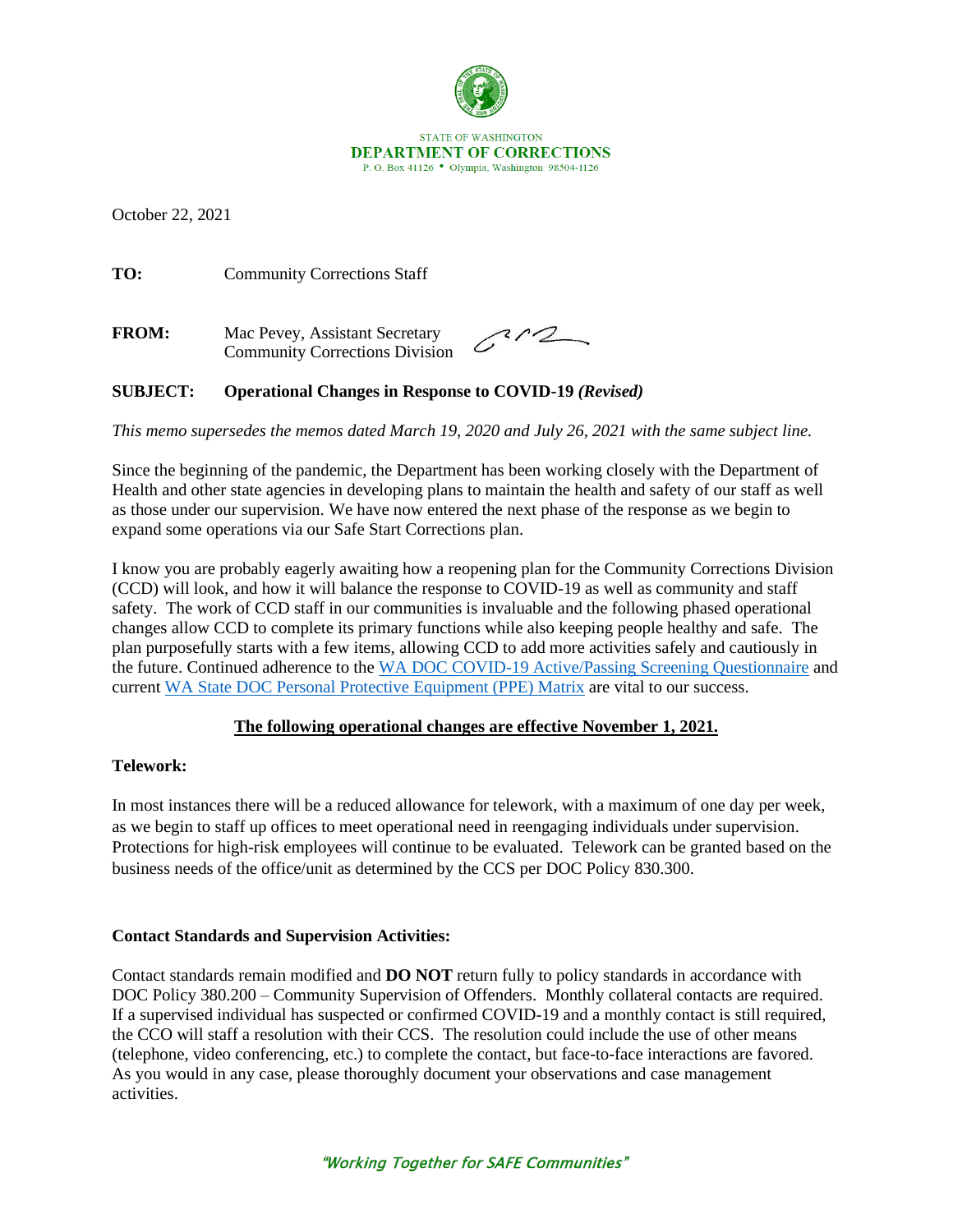Operational Changes in Response to COVID-19 *(Revised)* Memo October 22, 2021 Page 2

# **Field Work:**

Field contacts for all supervised individuals resumes in accordance with DOC Policy 380.200 – Community Supervision of Offenders. Face-to-face engagement with supervised individuals is critical to gain vital information such as address and employment verification, collateral contacts, etc. Field work is one of CCDs most impactful practices. When field work is conducted, the current protocols specific to PPE, cleaning, masking, and social distancing will be followed. Staff will always be masked while completing field work, including while in a DOC vehicle with a partner. If COVID-19 concerns are present, staff are encouraged to not enter the residence/location and conduct the contact outside in the open air.

#### **Office Contacts:**

Monthly office contacts remain modified per the [CCD operational memo of March 19, 2020.](http://wadoc/sites/ccd/AssistantSecretaryMemos/CCD.Operational.Changes.Revised.03.19.2020.pdf) The following individuals may continue to have face-to-face monthly office contacts.

- 1. Community Custody Board (CCB)
- 2. Level 3 Sex Offenders
- 3. Conditional Commutations
- 4. Designated as High Violent (HV) or High Violent Drug/Property (HVPD)

For the following individuals, given the tremendous amount of risk they represent to themselves and others, we will maintain the same contact standards prior to the COVID-19 incident:

- 1. Sexually Violent Predator (SVP)
- 2. Least Restrictive Alternative (LRA)
- 3. Designated as Offender Reentry Community Safety (ORCS)
- 4. Not Guilty By Reason of Insanity (NGRI)
- 5. Insanity Acquittal (IAQ)

Monthly office contacts with all other supervised individuals remain suspended. Specifically excluded are full caseloads of individuals reporting for a monthly report day. This does not include the unscheduled/random reporting of individuals of all classifications after releasing from confinement, to start supervision, to pick up travel permits, etc. Supervised individuals of any classification can also be directed to report in person to the office for cause (to address a violation, etc.) with CCS prior approval. When face-to-face contacts are conducted, the current protocols specific to PPE, cleaning, masking, and social distancing will be followed.

Polygraphs conducted by full vaccinated polygraphers are allowed with the use of proper PPE.

#### **Transports:**

Staff are permitted to perform transports in instances where we have initiated the arrest. The current protocols specific to PPE, cleaning, masking, and social distancing will be followed. In the event a CCD violator is suspected to be or confirmed COVID-19 positive as determined by a medical practitioner, staff will contact the HQ Nurse Desk immediately and follow current PPE protocols.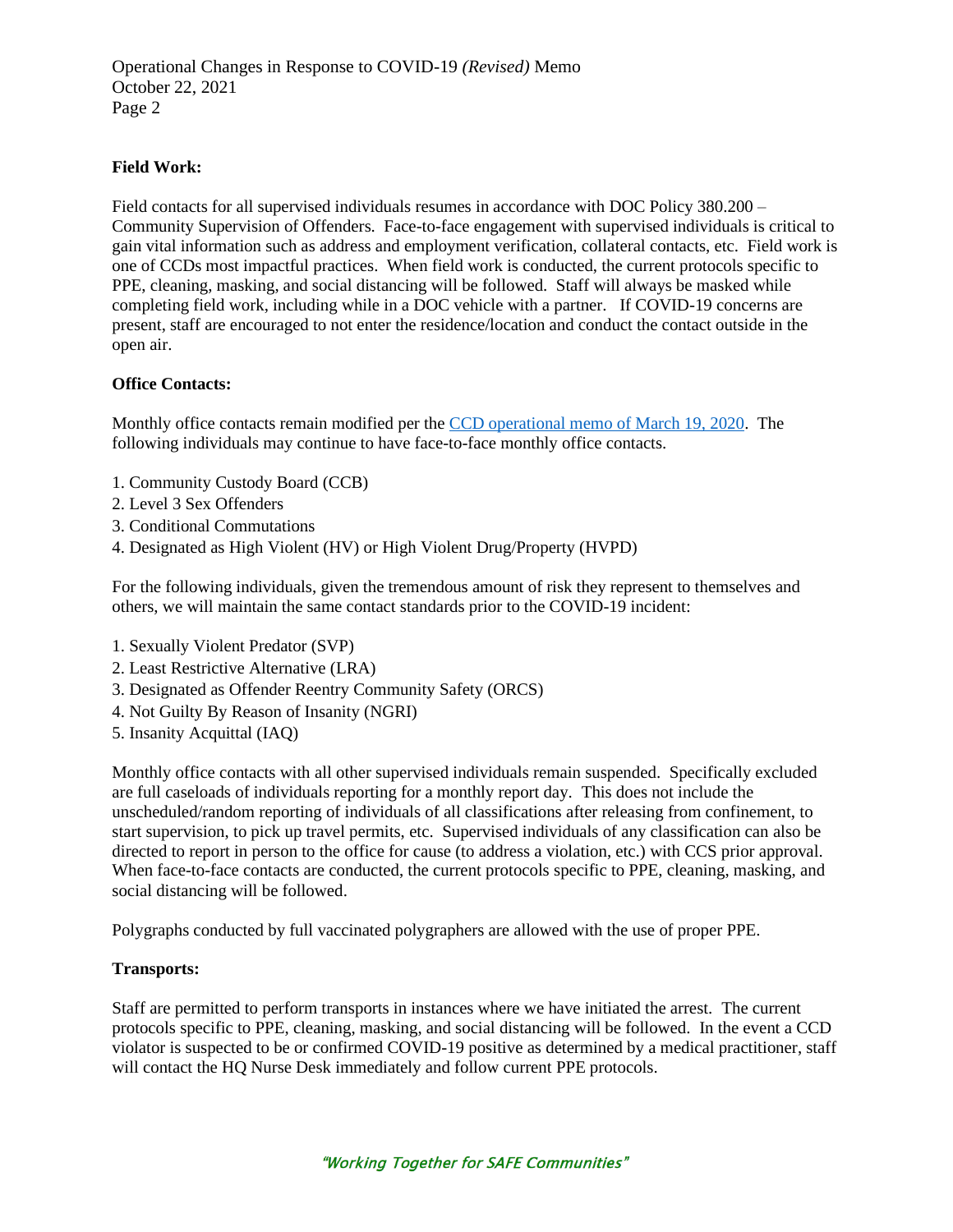Responses to law enforcement to meet for a transfer of custody following a law enforcement-initiated arrest remain suspended. CCD staff can complete hospital watches on our own arrests but will not assume hospital watches at the request of law enforcement.

#### **Violation Response:**

Statewide violator capacity remains low, as most jail have limitations given their own challenges in managing the pandemic. CCD staff are encouraged to mitigate violation responses per DOC 460.130 when appropriate. CCS(s) are encouraged to consider violator capacity when approving/denying the arrest of a supervised individual.

## **Warrant Apprehension Activities:**

Five (5) day warrant checks as specified in DOC 350.750 remain suspended, as this is not a statutorily driven activity. It also subjects our staff to high risk and potentially unhealthy environments. Additionally, organized warrant sweeps within field offices are suspended until further notice. Specific and targeted warrant apprehensions may be conducted with pre-planning and prior CCS authorization when the Department has received credible information regarding an absconder's whereabouts.

## **Community Work Crews:**

The operation of our community-based work crews will resume with limited capacity. Work crew activities are restricted to outdoor, open air sites (litter crews, landscaping, etc.). The current protocols specific to PPE, cleaning, masking, and social distancing will be followed.

#### **Cognitive Behavioral Interventions:**

Thinking for a Change (T4C) remains suspended.

#### **Drug Testing:**

Drug testing requirements remain modified and **DO NOT** return fully to policy standards in accordance with DOC Policy 420.380 – Drug/Alcohol Testing. Current agency PPE protocols will be utilized while conducting drug testing. Individuals being supervised on a DOSA cause will be tested once per month. All other supervised individuals will be drug tested in alignment with the modified contact standards for those individuals still requiring face-to-face contact. Please note that staff can test for cause as specified in the current policy. Oral swab testing is authorized if not safe to conduct a UA. Breathalyzer testing remains suspended.

#### **Best Practices:**

Staff are still encouraged to be proactive and practice universal precautions.

- Stay home when you are sick. This is very important for all illnesses, but especially for the duration  $\Box$ of a respiratory illness.
- Wash your hands and use alcohol-based sanitizer frequently.  $\Box$
- $\Box$ Avoid touching your mouth, nose, and eyes with unwashed hands.
- Cover your coughs and sneezes by coughing into your elbow or a tissue.  $\Box$
- Frequently clean and disinfect high-touch and common surfaces.  $\Box$